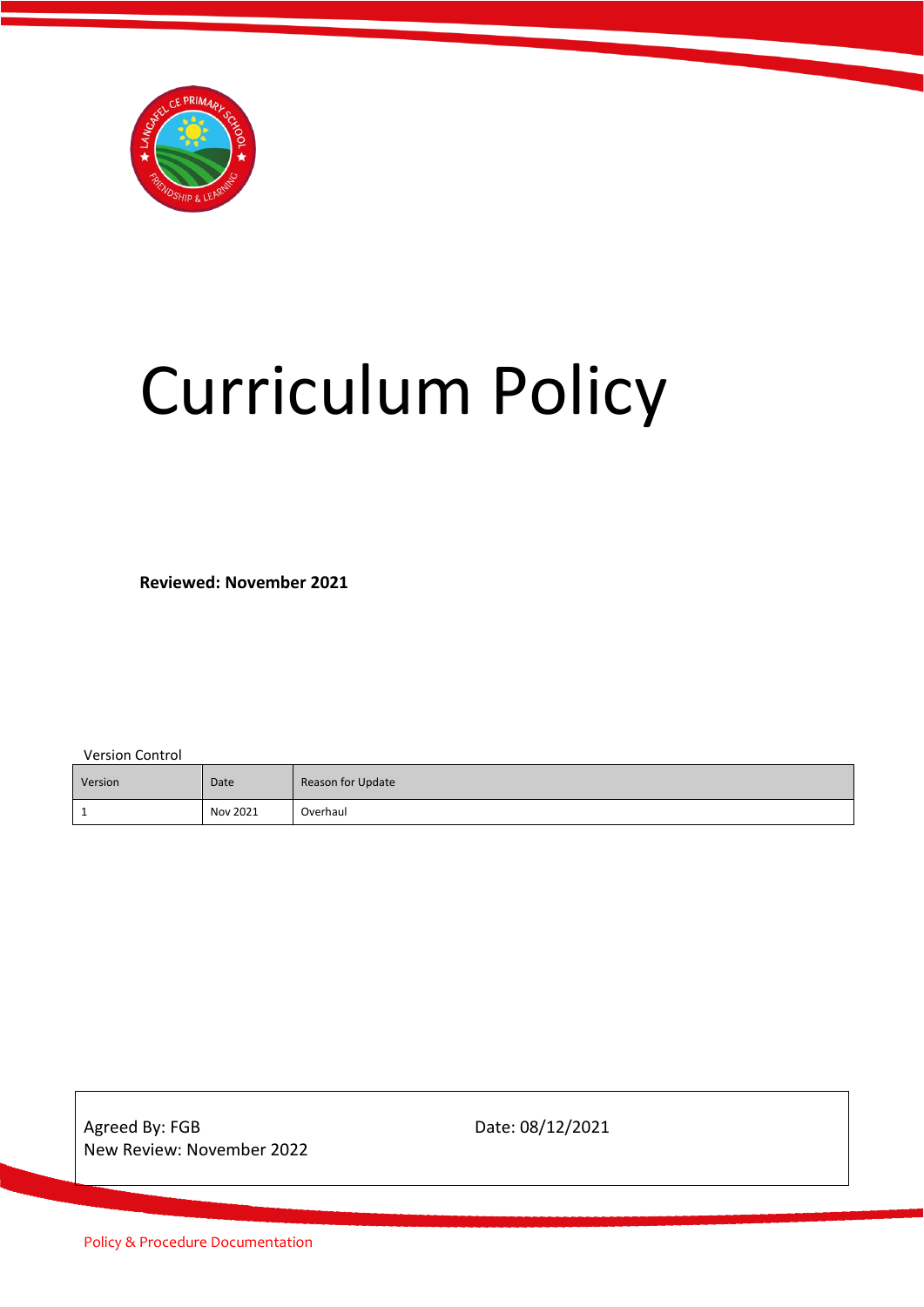

# **Contents**

#### **OUR VISION**

We believe in the potential of every child regardless of background or individual needs. We are committed to providing an emotionally supportive environment, where pupils flourish, growing both spiritually and academically; securing foundations for each child to understand who they are and the unique qualities they bring to the world.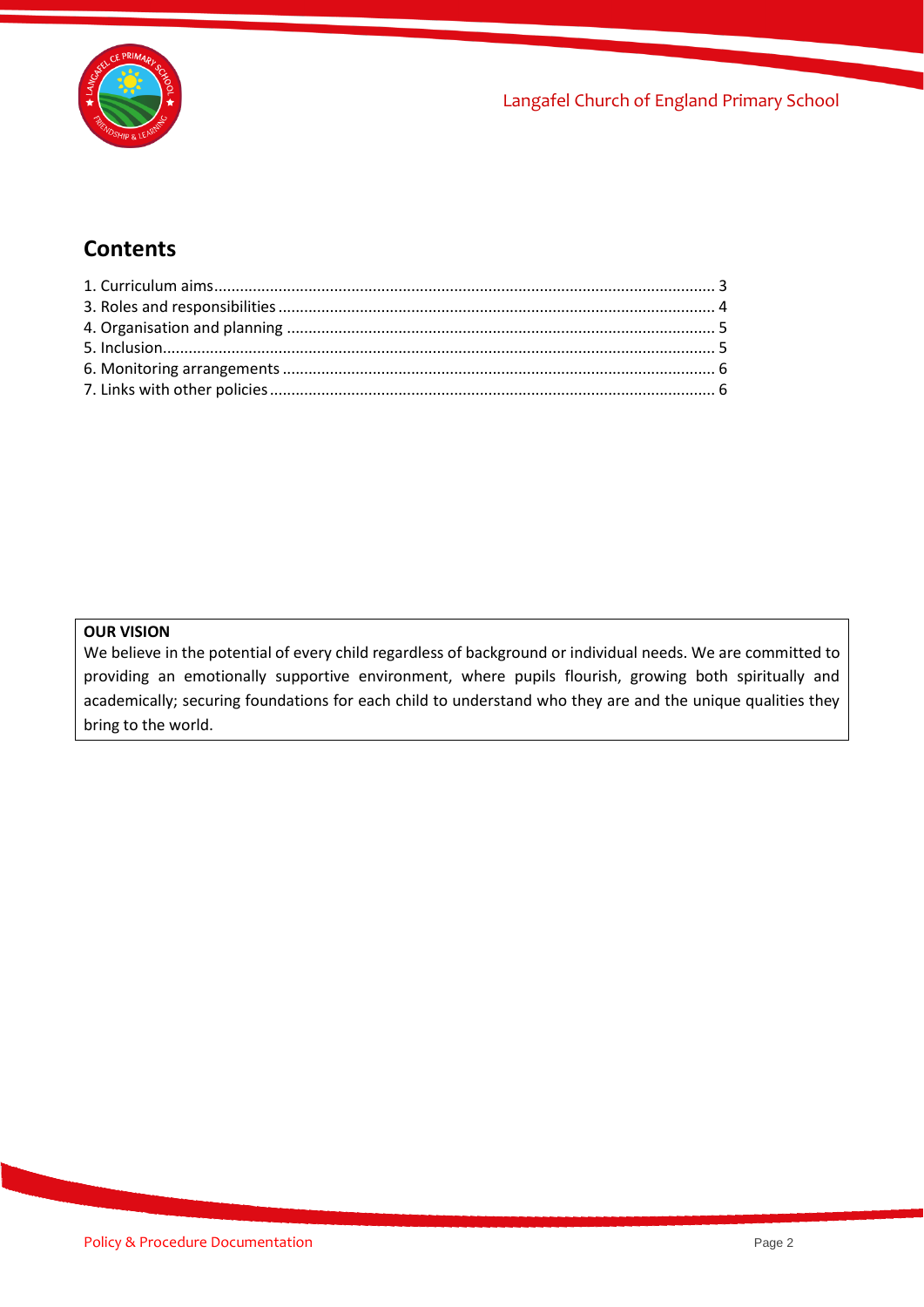

#### <span id="page-2-0"></span>1. **CURRICULUM AIMS**

#### **Our curriculum aims/intends to:**

The aim of the Langafel Primary School curriculum is to provide opportunities for children to develop as independent, confident, successful learners with high aspirations who know how to make a positive contribution to their community and the wider society.

The Langafel Curriculum, based on the requirements of the National Curriculum and Early Years Foundation Stage, provides all children with the opportunities to access and engage with their learning to ensure educational success for every child, every day. It is our aim to provide a broad and balanced body of knowledge, regardless of demographics and starting points to create a challenging and rich curriculum model.

Golden Threads: These are key issues which were felt to be so important that they needed to run through all areas of the curriculum. Our School Values for example and developing social and emotional learning are considered to be essential aspects of all learning and should therefore be planned into all lessons in some way.

Our Local Context: We believe that by rooting learning in the local context, children are more likely to see the relevance of what they are learning, making connections between what they already know and what they would like to explore further. Features of the Longfield locality such as its proximity to London and the vast green space surrounding the school, provides some inspiration for learning and a sense of relevance. By combining these elements of the curriculum at every planning stage, teaching and learning is believed to most effectively support all children reach the intended aims of the curriculum.

#### **Our Intent**

- To equip all children with the basic skills of reading, writing and mathematics and to be able to express themselves with confidence verbally, socially and creatively
- To engage children ensuring they develop a sense of awe and wonder through learning experiences which encourage them to investigate, research and reason
- To prepare children to be adaptable and well versed for the changing world in terms of employability, technology and society
- To ensure all children are adequately prepared for the transition from EYFS to KS1, KS1 to KS2 and KS2 to KS3
- To educate the children through our School Values, promoting respect for all and providing a structured happy environment where each member of our community is valued.
- •

#### **2. LEGISLATION AND GUIDANCE**

This policy reflects the requirements of the [National Curriculum programmes of study,](https://www.gov.uk/government/collections/national-curriculum) which all maintained schools in England must teach.

It also reflects requirements for inclusion and equality as set out in the Special Educational Needs and Disability [Code of Practice 2014](https://www.gov.uk/government/publications/send-code-of-practice-0-to-25) and [Equality Act 2010,](http://www.legislation.gov.uk/ukpga/2010/15/part/6/chapter/1) and refers to curriculum-related expectations of governing boards set out in the Department for Education's [Governance Handbook.](https://www.gov.uk/government/publications/governance-handbook)

In addition, this policy acknowledges the requirements for promoting the learning and development of children set out in th[e Early Years Foundation Stage \(EYFS\) statutory framework.](https://www.gov.uk/government/publications/early-years-foundation-stage-framework--2)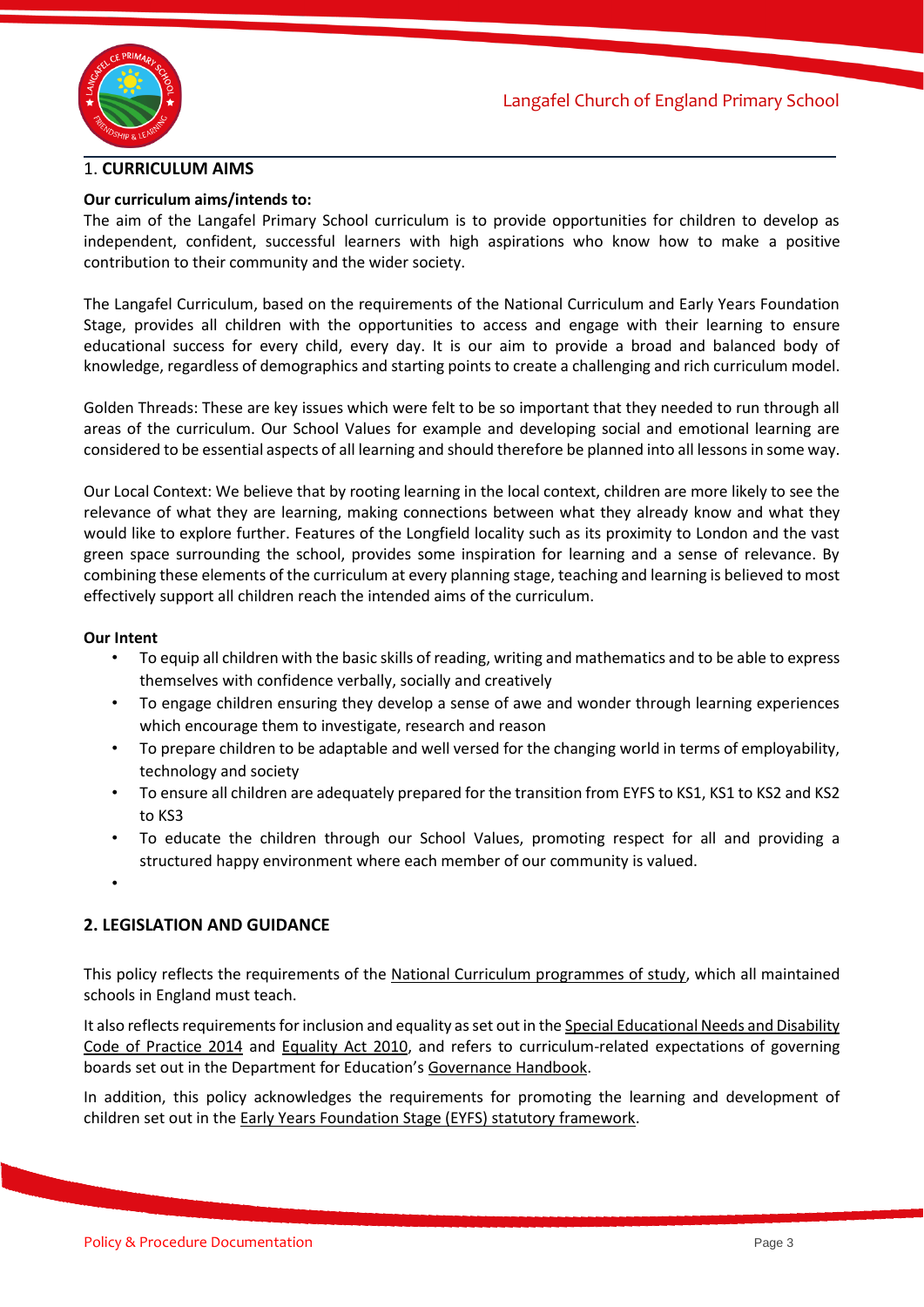

## <span id="page-3-0"></span>**3. ROLES AND RESPONSIBILITIES**

#### **3.1 The Governing Board**

The governing board will monitor the effectiveness of this policy and hold the headteacher to account for its implementation.

The governing board will also ensure that:

- A robust framework is in place for setting curriculum priorities and aspirational targets
- Enough teaching time is provided for pupils to cover the National Curriculum and other statutory requirements
- Proper provision is made for pupils with different abilities and needs, including children with special educational needs (SEN)
- The school implements the relevant statutory assessment arrangements
- It participates actively in decision-making about the breadth and balance of the curriculum
- It fulfils its role in processes to disapply pupils from all or part of the National Curriculum, where appropriate, and in any subsequent appeals

#### **3.2 Headteacher**

The headteacher is responsible for ensuring that this policy is adhered to, and that:

- All required elements of the curriculum, and those subjects which the school chooses to offer, have aims and objectives which reflect the aims of the school and indicate how the needs of individual pupils will be met
- The amount of time provided for teaching the required elements of the curriculum is adequate and is reviewed by the governing board
- Where appropriate, the individual needs of some pupils are met by permanent or temporary disapplication from all or part of the National Curriculum
- They manage requests to withdraw children from curriculum subjects, where appropriate
- > The school's procedures for assessment meet all legal requirements
- > The governing board is fully involved in decision-making processes that relate to the breadth and balance of the curriculum
- The governing board is advised on whole-school targets in order to make informed decisions
- Proper provision is in place for pupils with different abilities and needs, including children with SEN

#### **3.3 Other Staff**

<span id="page-3-1"></span>Other staff will ensure that the school curriculum is implemented in accordance with this policy. Subject Leaders engage in CPD to support their leading role in a subject and have time to liaise with phase leaders and other colleagues to monitor and lead their subject across the school.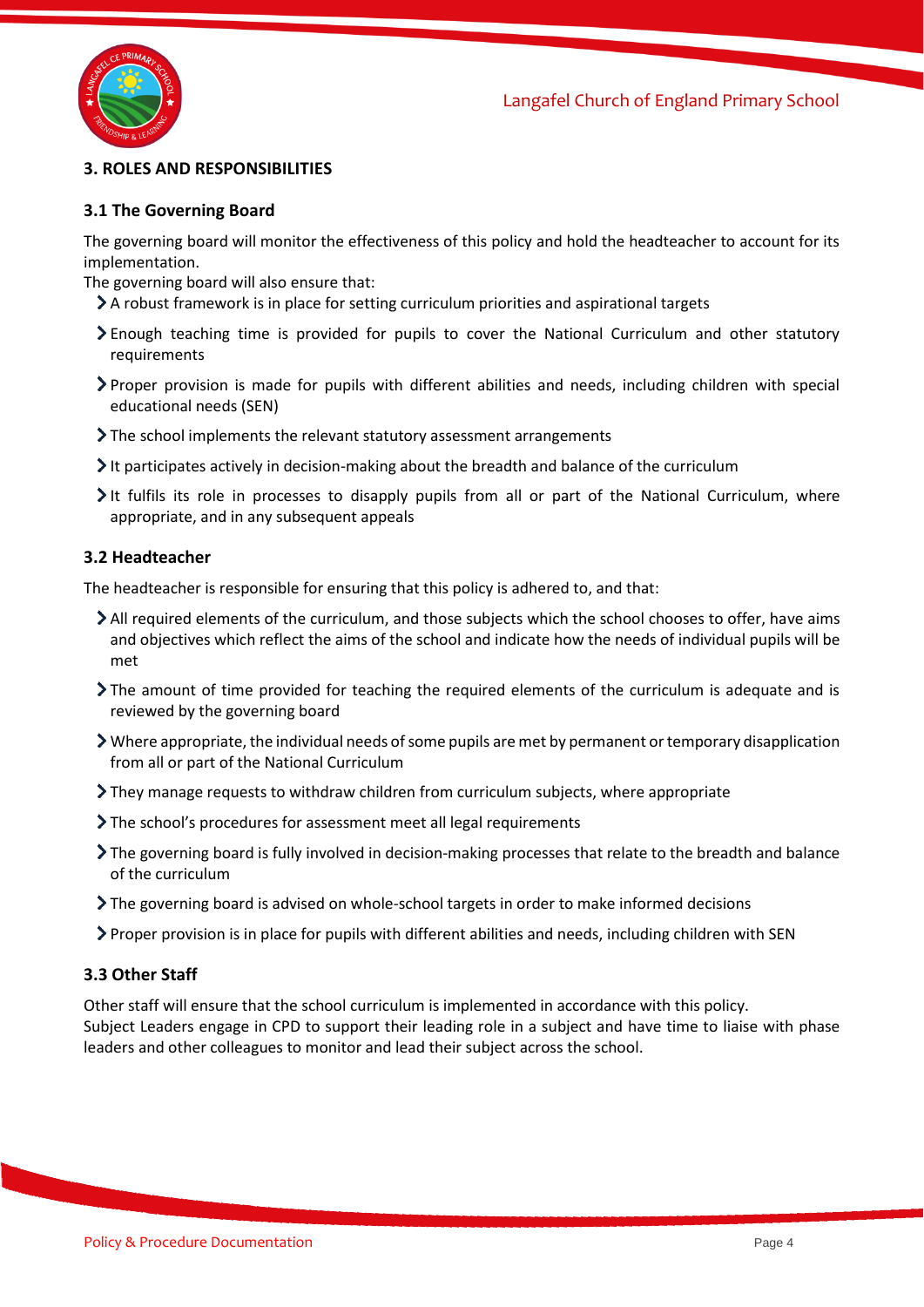

## **4. ORGANISATION AND PLANNING**

Our curriculum has been devised to deliver our core values as we believe these are essential to ensure that children achieve to their full potential.

In English, we use The Write Stuff which links our teaching to high quality, engaging texts and experiences, specifically chosen to match the children's age and to inspire their writing. When teaching phonics, we use the Little Wandle Letters and Sounds scheme to structure the children's progression as they learn to read fluently and with comprehension. Following this, the children are taught reading comprehension skills alongside how to further analyse, research and evaluate using texts.

To ensure the children are confident and assured mathematicians we use White Rose maths. Children are encouraged to link mathematical understanding and are challenged to further their knowledge throughout lessons ensuring that they become fluent with these skills.

We are committed to ensuring that children at Langafel develop emotional and spiritual resilience and empathy through a clearly thought out Religious Education and RSHE curriculum, We are keen to ensure that high quality science and technology teaching inspires the children to learn more about the world around them.

Not only do we want to equip them with knowledge and key skills, we also want to give children the opportunities to explore, investigate and evaluate through hands on experiments and real life challenges. Wherever possible, the wider foundation curriculum is delivered thematically so that children see learning has a context and purpose.

The curriculum delivers progressive knowledge and skills across each subject area and children's experiences are reinforced through educational trips and visitors in to school. While skills development is a focus of our curriculum we ensure knowledge acquisition helps build cultural literacy for all children. PE and sport are key ingredients to ensuring our children grow and develop into healthy and fulfilled adults. Our curriculum ensures children develop skills, stay healthy and enjoy working alone and as part of a team.

See our EYFS policy for information on how our early years curriculum is delivered.

At its heart, our curriculum aims to foster and develop children who are confident, interested and wellrounded. Confident in themselves as individuals, and in their abilities as resilient learners. Interested in the world around them, and able to question the things that they see. Well-rounded, in that they have been exposed and introduced to a curriculum that has breadth and depth, and can make links and connections with the world around them. Able to thrive in academic learning but also able to engage in extracurricular activities, which foster a love of learning. Our core values of Respect, Honesty, Aspiration, Koinonia, Enjoyment, Teamwork, Perseverance and Confidence run throughout this with the 'Parable of the lost sheep' as our guide.

#### <span id="page-4-0"></span>**5. INCLUSION**

Teachers set high expectations for all pupils. They will use appropriate assessment to set ambitious targets and plan challenging work for all groups, including:

- More able pupils
- Pupils with low prior attainment
- > Pupils from disadvantaged backgrounds
- > Pupils with SEN
- Pupils with English as an additional language (EAL)

Teachers will plan lessons so that pupils with SEN and/or disabilities can study every National Curriculum subject, wherever possible, and ensure that there are no barriers to every pupil achieving.